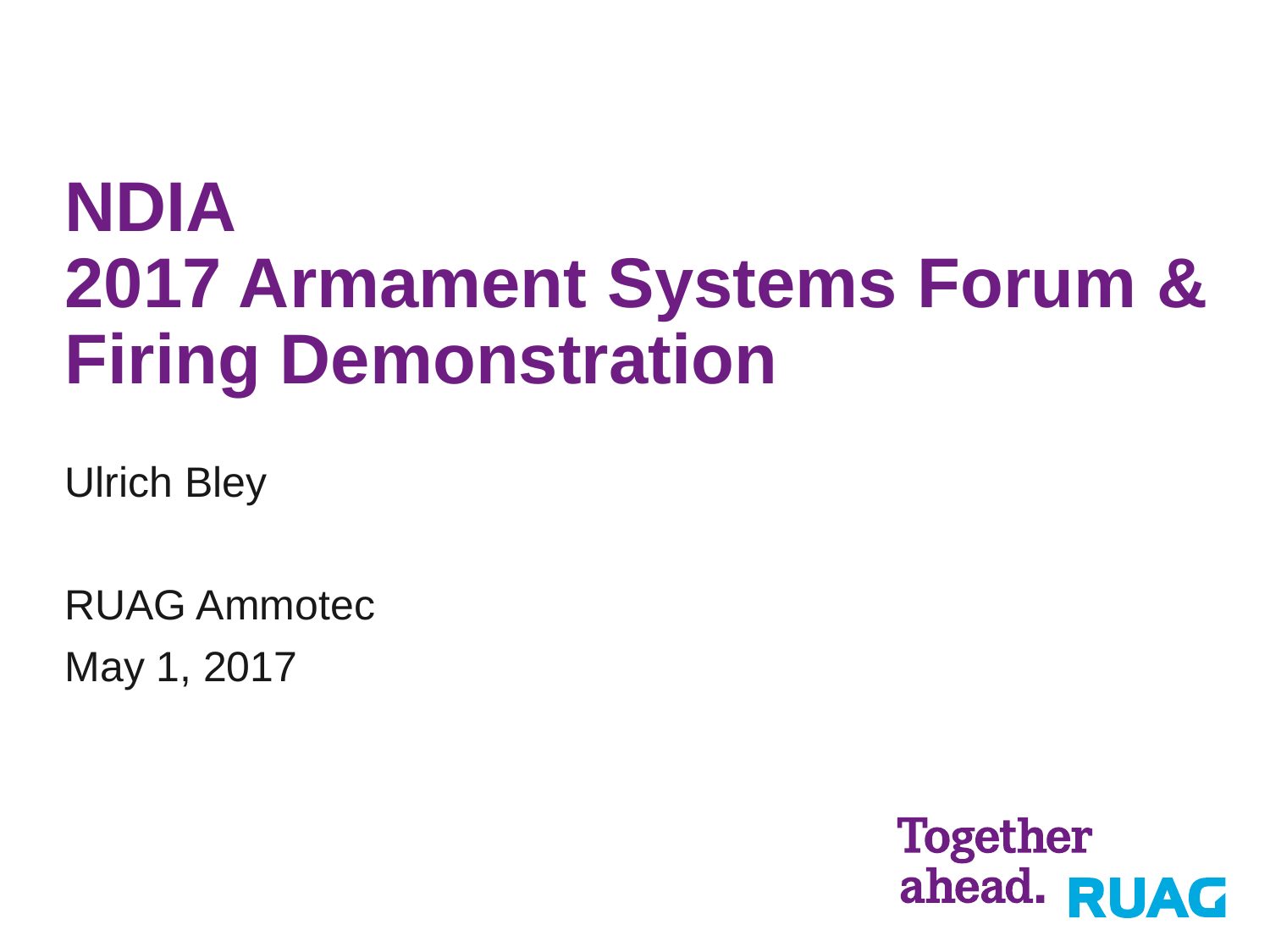### **Overview**



- 
- Detection of smoke residues
- Determination of shooting distances
- since 1980 First non-toxic primer worldwide
	- Corrosion and erosion free
	- High storage life
	- High reliability
	- NATO-qualified
	- Corrosion- and erosion-free
	- High storage life
	-
	- NATO-qualified

**Together** ahead. RUAG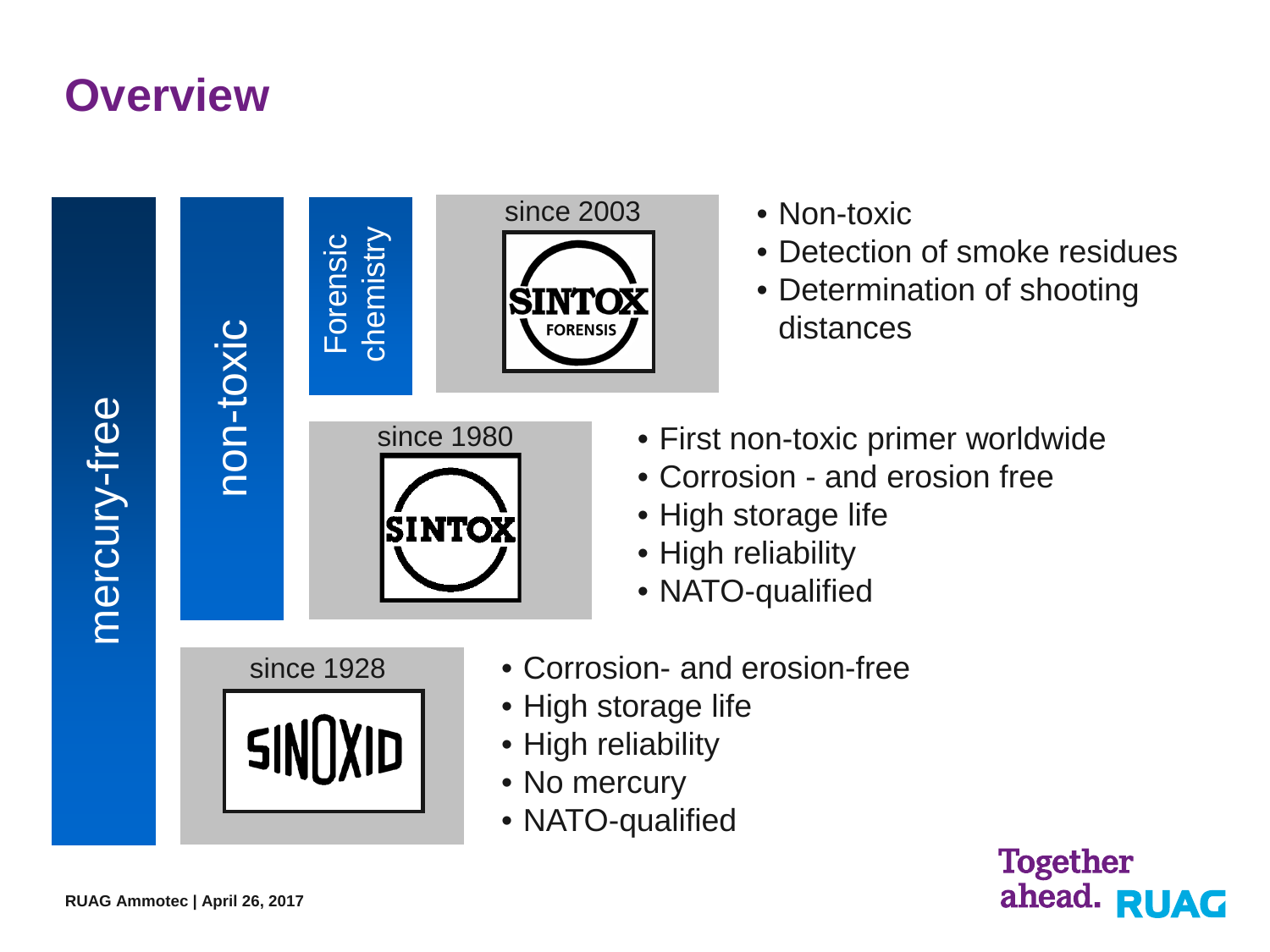# **History**



#### **Sintox**

Lead- and Heavymetal-free Basis: Diazole / tetracene / zinc peroxide Lead content << 0.1 weight %

In production since 1980

Annual production approx. 600.000.000 primer caps



#### RUAG Chemical laboratory since 1917





**Together** ahead. RUAG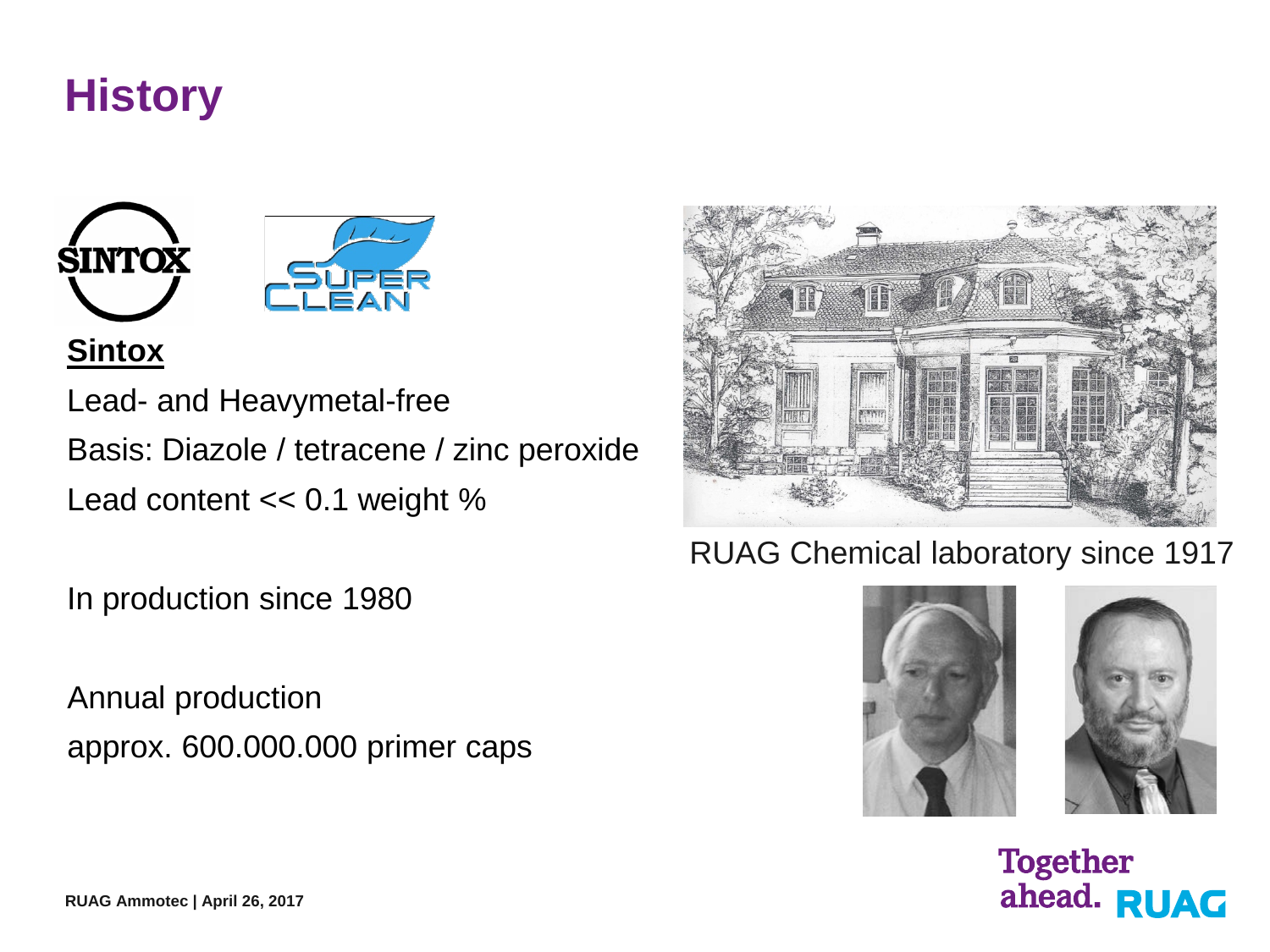# **Toxicology**



conventional cartridge

SINTOX® cartridge<br>Together<br>ahead. RUAG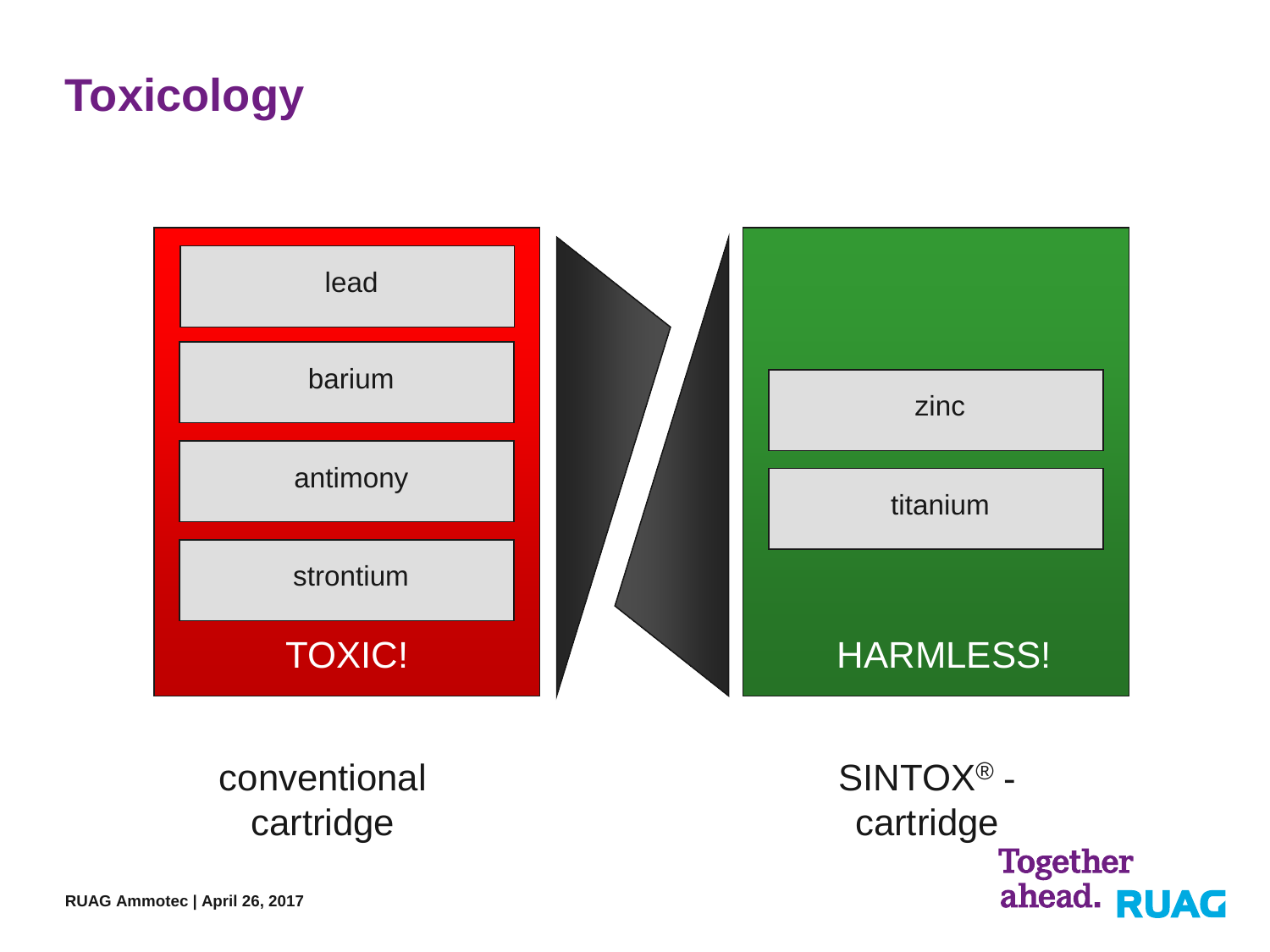# **Toxicology**

Air volume per shot, having to be replaced when using a conventional cartridge and a cartridge with SINTOX®-technology

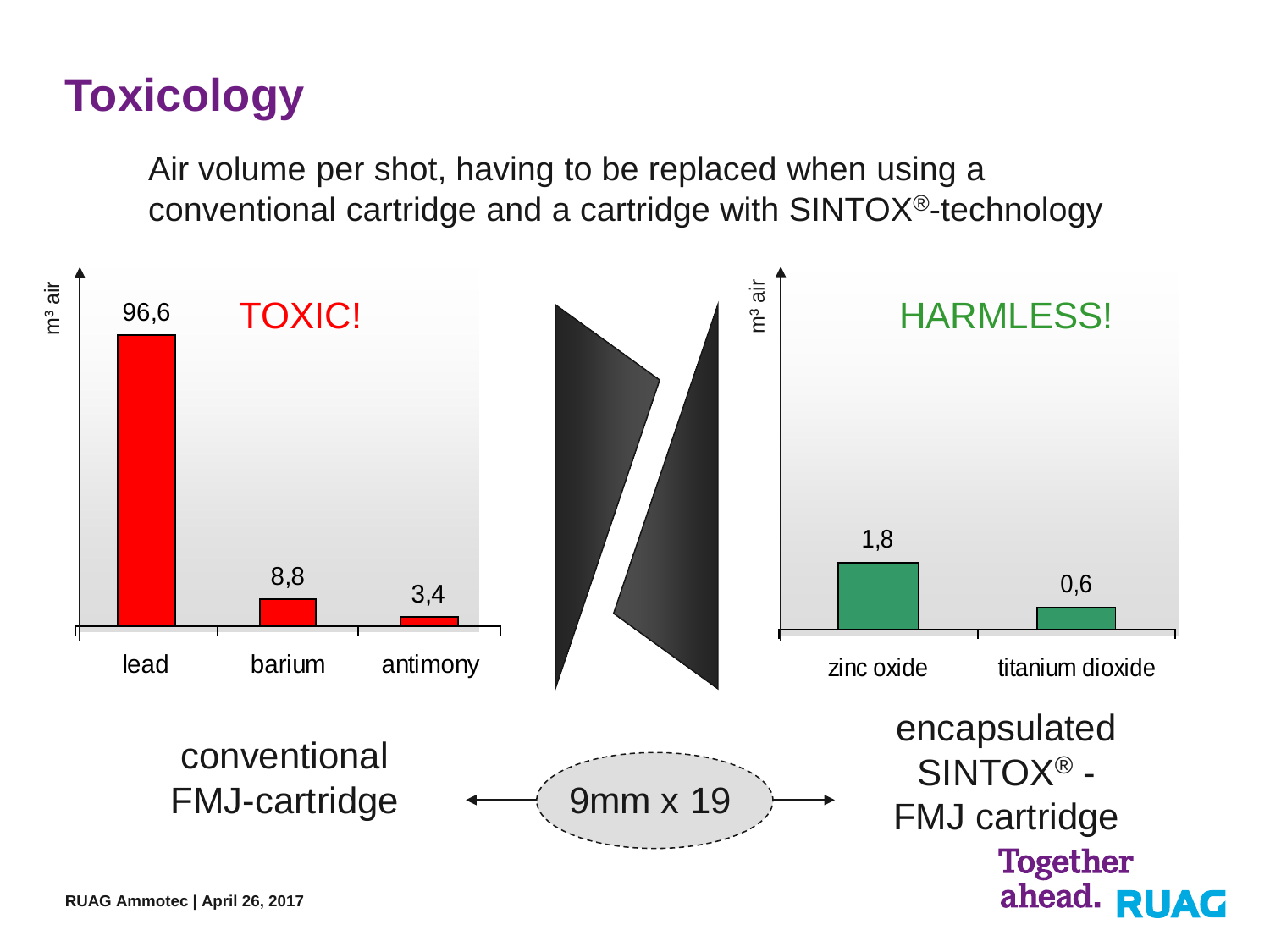### **Function**



NATO qualified ammunition : 9 mm x 19 5.56 mm x 45 7,62 mm x 51 Also available for 12,7 mm x 99



0,13 ms

0,27 ms

0,4 ms

0,53 ms

0,79 ms

**Together** ahead. RUAG